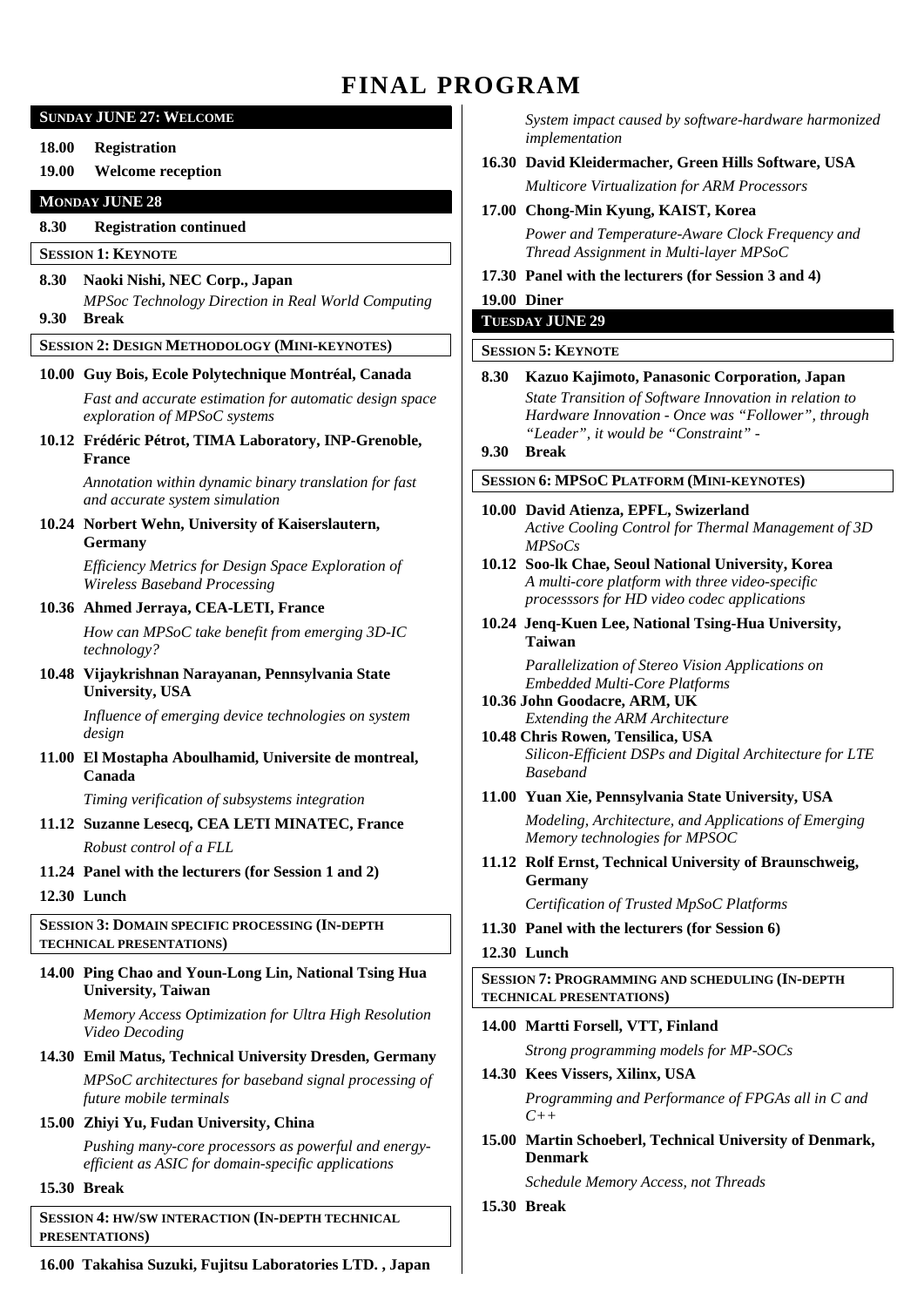**SESSION 8: LOW POWER (IN-DEPTH TECHNICAL PRESENTATIONS)** 

- **16.00 Kunio Uchiyama, Hitachi, Ltd., Japan**  *Power-efficient Heterogeneous Multicore for Digital Convergence*
- **16.30 Yasuhiro Tawara, Renesas Technology Corp., Japan**  *DVFS and power-off controls on a multicore operating*
- *system*  **17.00 Tuomas Jarvinen, ST-Ericsson, Finland**
- *Designing for low power in SoC projects*  **17.30 Panel with the lecturers (for Session 7 and 8)**
- **18.30 Speaker's Meeting**
- **19.00 Diner**

## **WEDNESDAY JUNE 30**

### **SESSION 9: KEYNOTE**

**8.30 Marco Cornero, ST-Ericsson, Italy**  *MPSoc's in Mobile phones: parallel computing for the masses* 

**9.30 Break** 

## **SESSION 10: NOC & MANY-CORE (MINI-KEYNOTE)**

- **10.00 Marcello Coppola, STMicroelectronics, France**  *NoC: Myth or Reality?*
- **10.12 K. Charles Janac, Arteris Inc., USA**

*Network on Chip - Not just for Complex SoCs Anymore* 

**10.24 Gabriela Nicolescu, Ecole Polytechnique de Montréal, Canada** 

*Multi-Objective Design Space Exploration for MPSoC* 

**10.36 Omar Hammami, ENSTA PARISTECH, France** 

*Design and Implementation of a NOC Based 2048 PE on Large Scale Emulator* 

## **10.48 Sungjoo Yoo, POSTECH, Korea**

*Network awareness in memory controllers for manycore* 

**11.00 Panel with the lecturers (for Session 10)**

**12.00 Lunch** 

**SESSION 11: KEYNOTES**

# **13.30 Sebastian Steibl, Intel, Germany**

*Single-chip Cloud Computer: Architecture, Design and Application of a 48 Core Research Microprocessor* 

## **SESSION 12: HETEROGENEOUS MPSOCS (IN-DEPTH TECHNICAL PRESENTATIONS)**

## **14.30 Yankin Tanurhan, Virage Logic, USA**

*Seamless Integration of Heterogeneous Co-Processors in Today's SoCs* 

**15.00 Sri Parameswaran, University of New South Wales, Australia** 

*Heterogeneous Multi-Processor Pipelines: an MPSoC Story* 

## **15.30 Break**

**SESSION 13: APPLICATIONS (IN-DEPTH TECHNICAL PRESENTATIONS)** 

*Processors for wireless sensor nodes: can you do something useful in just a few microwatts* 

- **16.30 Kees van Berkel, STEricsson, Eindhoven University of Technology, France**  *Multi-Core for Mobile Phones*
- **17.00 Yukoh Matsumoto, TOPS Systems Corporation, Japan**

*CG Application Domain Specific Heterogeneous Multi-Core Processor* 

- **17.30 Panel with the lecturers (for Session 12 and 13)**
- **19.00 Banquet**

## **THURSDAY JULY 1**

## **SESSION 14: KEYNOTE**

- **8.30 Pieter J. Mosterman, MathWorks, USA**  *A computational semantics of time-based models and its role in Model-Based Design*
- **9.30 Break**

## **SESSION 15: HW & SW TECHNIQUES (MINI-KEYNOTE)**

- **10.00 Ulrich Ramacher, Infineon, Germany**  *On the Challenges of Programming XGOLD SDR 20*
- **10.12 Raphaël David, CEA LIST, France**  *Low Power management in embedded multi-core*

*architectures* 

**10.24 Kees Goossens, Eindhoven University of Technology, Netherlands** 

*Virtualized Processor Power Management* 

- **10.36 Joachim Kunkel, Synopsys, USA**  *Virtual Prototyping : Reality for Prime Time?*
- **10.48 Kiyoung Choi, Seoul National University, Korea**  *Some Applications of Coarse-Grained Reconfigurable Array*
- **11.00 Lars Bauer, Karlsruhe Institute of Technology, Germany**

*KAHRISMA: A Multi-grained Reconfigurable Multicore Architecture* 

- **11.12 Pieter Van der Wolf, Virage Logic, Netherlands**  *Efficient and predictable integration of MPSoCs*
- **11.30 Panel with the lecturers (for Session 15)**

## **12.30 Lunch**

# **SESSION 16: NOC (IN-DEPTH TECHNICAL PRESENTATIONS)**

- **14.00 Yuichi Nakamura, NEC Corp., Japan**  *The layout evaluation and hierarchical layout method of NoCs*
- **14.30 Takashi Miyamori, Toshiba Corporation, Japan**  *Evaluation of Network-on-Chip for Large Scale Many-Core Systems*
- **15.00 Ian O'connor, Lyon Institute of Nanotechnology, France**

*Optical networks on chip for MPSoC data communication* 

- **15.30 Panel with the lecturers (for Session 16)**
- **17.45 Dinner (w/ cruise watching cormorant fishing)**